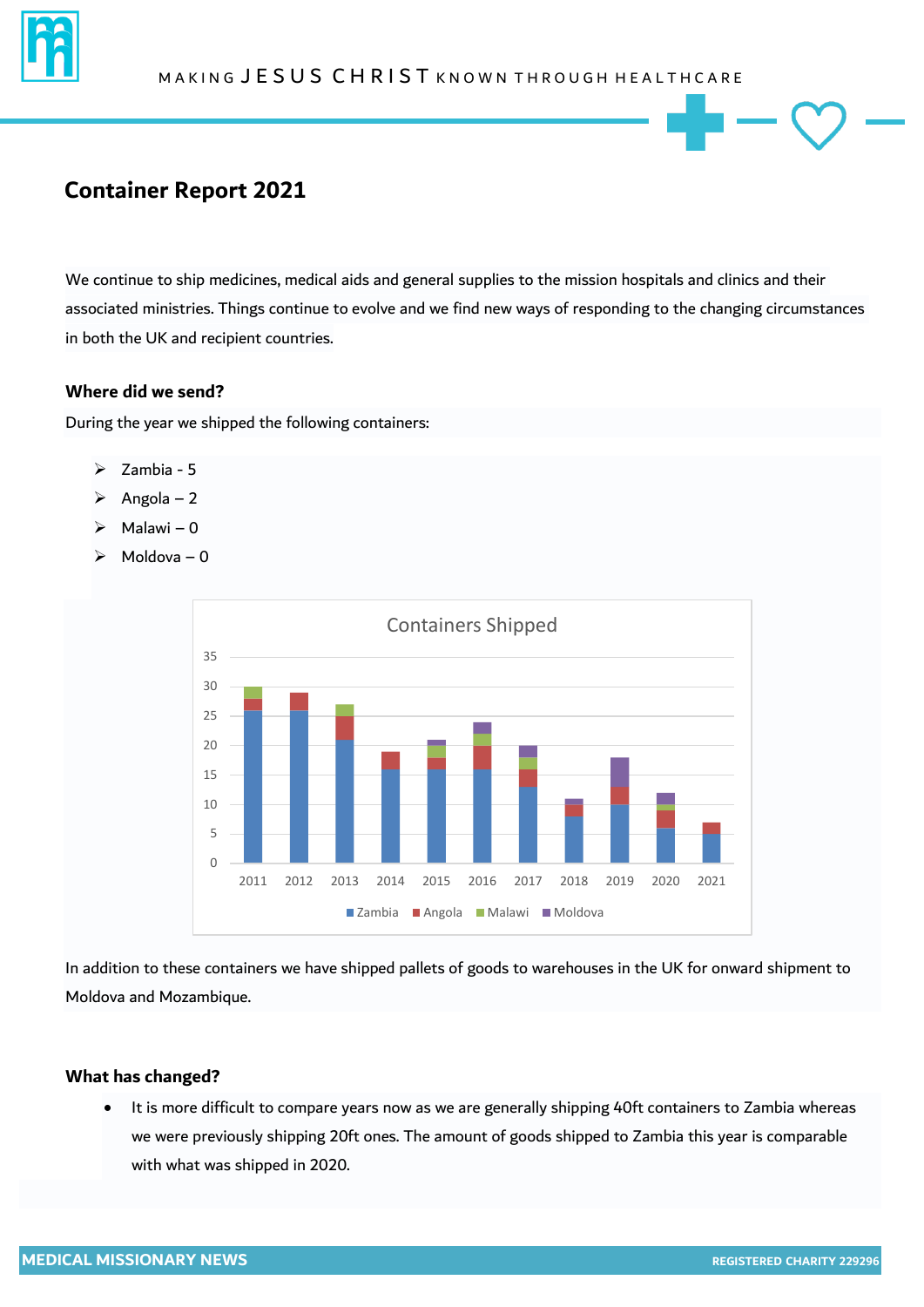

- With the new regulations that came into force for shipping between GB to Northern Ireland as a result of Brexit, we are now working with another partner to ship items donated within NI so that they are shipped directly from there rather than coming to us first.
- The containers for Angola are no longer loaded at MMN. We continue to support our partners there with ordering goods and arranging the shipment but the containers are loaded by their own volunteers.
- The containers to Malawi tend to ship every other year.
- We are looking at new partnerships to facilitate the shipping of good to other places. The main one this year was a number of wheelchairs were sent to Mozambique through the ministry of Helping Hands.

### **What did we send?**

We, along with our partners, are so grateful to each of you who have contributed to this work over the past year. From creating layettes, to donating goods, to contributing to larger items that have been needed, to supporting MMN financially to help with the ever rising cost of sending items overseas.

The graphs below give more details of the type of goods that are shipped split by weight and value. These range from medical supplies to books, to layettes to vehicle spares, and everything in-between that is needed to keep the mission work going.

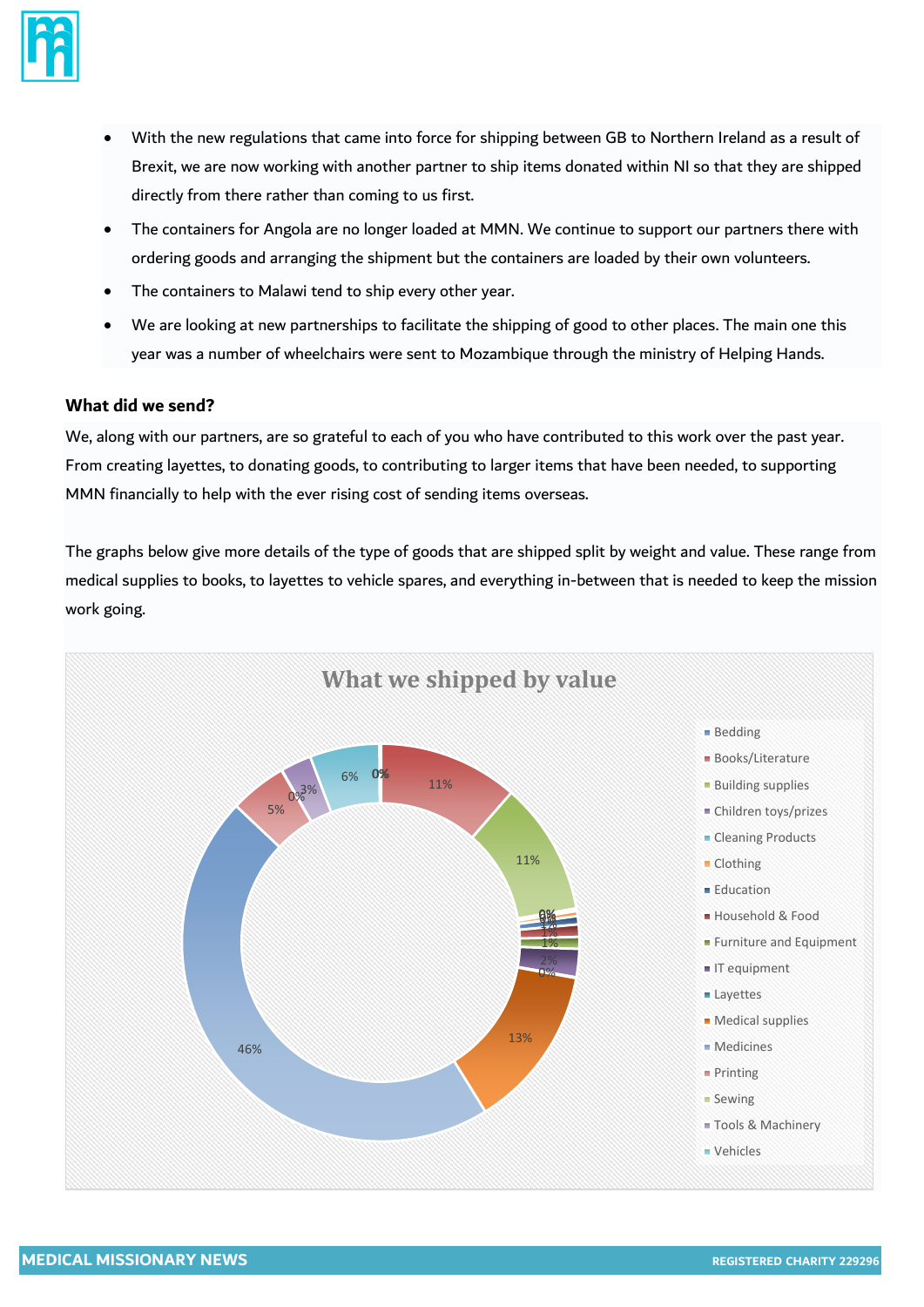

The split has not really changed from last year. Medical supplies and books/literature account for 70% of the value of goods shipped. The medicines go to the CMML hospitals and clinics in NW Province of Zambia, such as Chitokoloki, Chavuma, Loloma, Dipalata and Nyangombe with medical supplies also going to Mambilima and Sachibondu.

Most of the books are Bibles and Christian literature to support either the ministry of Angola Literature Fund in Angola or the work of Opal Trust in Zambia. The rest is made up of goods that the mission partners order to keep their ministry functioning with spare parts and supplies.



Medical supplies, primarily to Zambia, account for a quarter of what we ship by weight with the other biggest category being books and literature, which is nearly 30%.

The goods that are donated do not show up when we look at values because they are donated. Looking at the shipment by weight it becomes more visible as clothing, household goods, layettes, bedding and childrens' item account for a significant proportion.